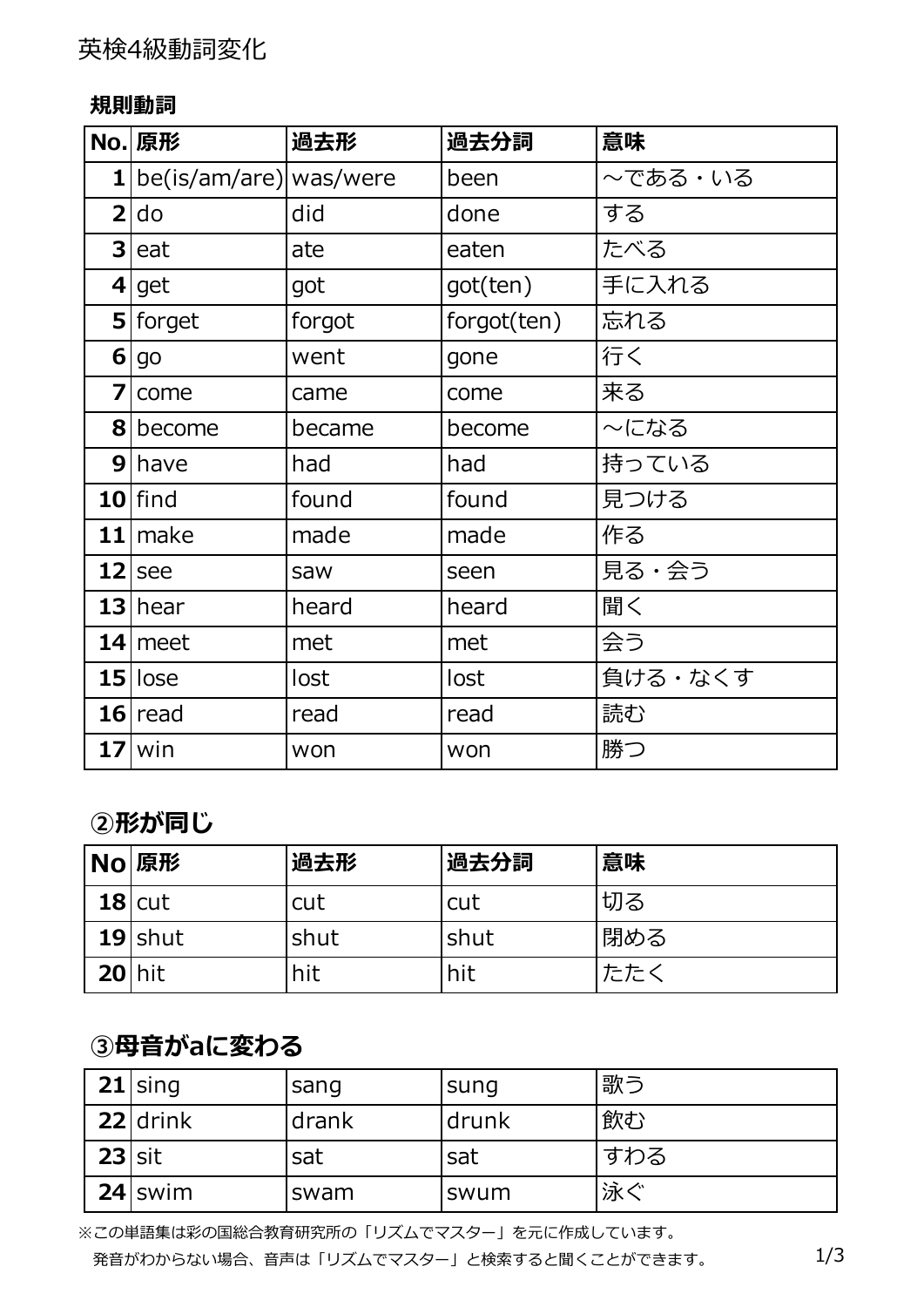英検4級動詞変化

| $25$ run   | ran   | run            | 走る      |
|------------|-------|----------------|---------|
| $26$ begin | began | <u>I</u> begun | 始める・始まる |

#### **④oo(短⺟⾳)になる**

| No. 原形        | 過去形        | 過去分詞          | 意味       |
|---------------|------------|---------------|----------|
| $27$ take     | took       | <b>Itaken</b> | 取る・持っていく |
| $28$ stand    | stood      | stood         | 立つ       |
| 29 understand | understood | understood    | 理解する     |

#### **⑤母音がoになる**

| No. 原形     | 過去形   | 過去分詞    | 意味   |
|------------|-------|---------|------|
| $30$ drive | drove | driven  | 運転する |
| $31$ write | wrote | written | 書く   |
| $32$ ride  | rode  | ridden  | 乗る   |
| $33$ break | broke | broken  | 壊す   |
| $34$ speak | spoke | spoken  | 話す   |

### **⑥-ow, -aw が -ew に変わる**

|          | No. 原形     | 過去形   | 過去分詞   | 意味     |
|----------|------------|-------|--------|--------|
|          | $35$ know  | knew  | known  | 知っている  |
|          | $36$ draw  | drew  | drawn  | 描く     |
|          | $37$ throw | threw | thrown | なげる    |
|          | $38$ grow  | grew  | grown  | 育つ・育てる |
| $39$ fly |            | flew  | flown  | 飛ぶ     |

## **⑦最後のdがtに変わる**

| No. 原形     | 過去形   | 過去分詞         | 意味      |
|------------|-------|--------------|---------|
| $40$ send  | sent  | sent         | 送る      |
| $41$ spend | spent | <b>spent</b> | 過ごす・費やす |
| 42 build   | built | built        | 建てる     |

※この単語集は彩の国総合教育研究所の「リズムでマスター」を元に作成しています。 発音がわからない場合、音声は「リズムでマスター」と検索すると聞くことができます。 2/3